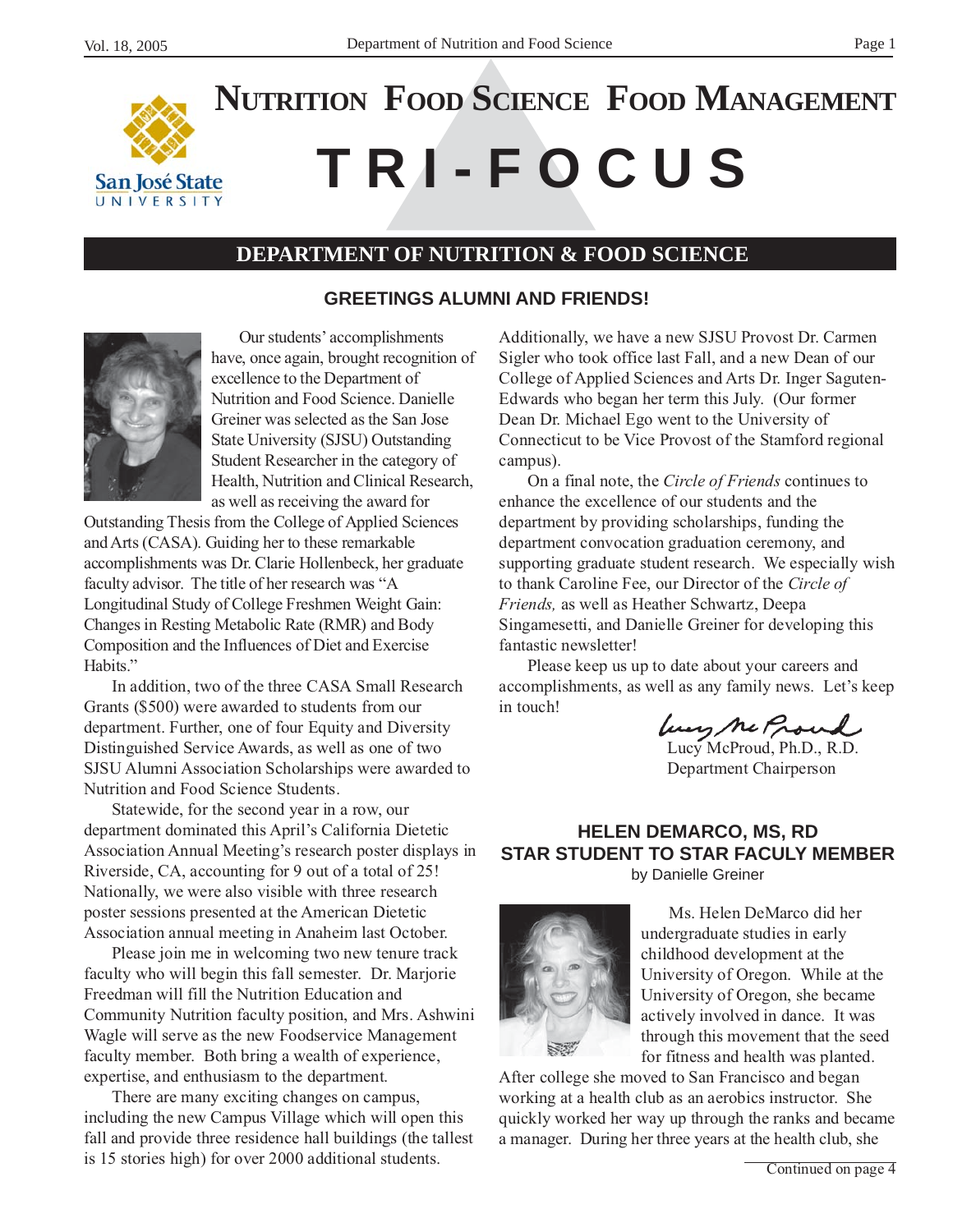# **FACULTY EXCELLENCE: JUST A "FEW" HIGHLIGHTS**

#### **Accomplished Authors**

**Pan Belo and Miriam Perry** coauthored a research study with their masters student, Nacim Nazari: *Availability of Iron and Zinc in Commercial Infant Cereals.*

**Caroline Fee** was the author of *Culturally Specific Nutrition Education and Common Cultural Remedies used for Treatment of Diabetes* published in the Stanford Geriatric Education Center "Mental Health and Diabetes in Seven Ethnic Populations" monograph.

**Clarie Hollenbeck and Lucy McProud** served as coauthors for two articles**:** *The Characteristics and Needs of Children and Adolescents Diagnosed with Type 2 Diabetes Mellitus in Santa Clara County* which was published in the California Journal of Health Promotion and *Roux-en-Y Gastric Bypass* which was accepted for publication in The Bariatrician.

**Nancy Lu** coauthored two abstracts: *Arginine Requirement and Metabolic Blockage in the Biosynthetic Pathway of the Nematode, Caenorhaditis Elegans* and *Nutritional Requirement of Pantothenate, Panthethine, and Coenzyme A in the Free Living Nematode* which were presented at the annual Experimental Biology Meeting held in San Diego.

**Kathy Sucher** coauthored an article, *Using a Hemodialysis Video as a Teaching Tool to Increase Nutrition Students' Knowledge* which was published in the Journal of Nutrition Education Behavior.

#### **Research Presentations**

**Helen Demarco** presented a poster at the San Jose Peninsula District of the California Dietetic Association entitled: "Considerations for an Effective Sports Nutrition Program."

**Claire Hollenbeck** and his graduate advisees presented 8 poster presentations at the California Dietetic Association Meeting in April. Additionally, Dr. Hollenbeck's advisee, Danielle Greiner won the SJSU Outstanding Researcher Award for the Health, Nutrition, and Clinical Science Category.

**Kathy Sucher** and her graduate advisees presented two abstracts at the annual California Dietetic Association Meeting in April; one of these was also presented at the annual American Dietetic Association Meeting in October.

**Lucy McProud** coordinated the Poster Session at the San Jose Peninsula District of the California Dietetic Association meeting, where she was also coauthor of 14 poster presentations. In addition, she was coauthor of three Poster Sessions presented at the California Dietetic Association Annual Meeting in April.

#### **Grand Grantees**

**Lucy McProud** and **Sandy Queen** received two grants from the California State Department of Education: \$124,970 to do training of child nutrition program personnel for the Cal-Pro-NET Center and \$68,426 for presenting "Fruits and Vegetables Galore" workshops throughout the state.

**Caroline Fee** was awarded a \$1600 California State Lottery Grant to support student research in measurement of resting metabolism.

**Kathy Sucher** received a \$1250 California State Lottery Grant for professional development.

#### **Savvy Speakers**

**Helen DeMarco** provided a lecture, "Do Athletes Really Have Eating Disorders?" which was featured as part of the SJSU Student Health Center Eating Disorders Week in February.

**Caroline Fee** was a keynote speaker at the Stanford Geriatric Education Center Videoconference in May where she spoke on "Culturally Remedies for Treatment of Diabetes in African American and American Indian Populations."

**Kathy Sucher** made a presentation on "Cultural competence for Diabetes Counseling and Weight Management" at the Diabetes Society of Santa Clara County annual meeting in San Jose.

#### **Leadership**

**Kathleen Cahill** participated as a member in a Nutrition Delegation to South Africa through the People to People Ambassador program.

**Lucy McProud** served on the Child Nutrition Advisory Council for the CA State Department of Education.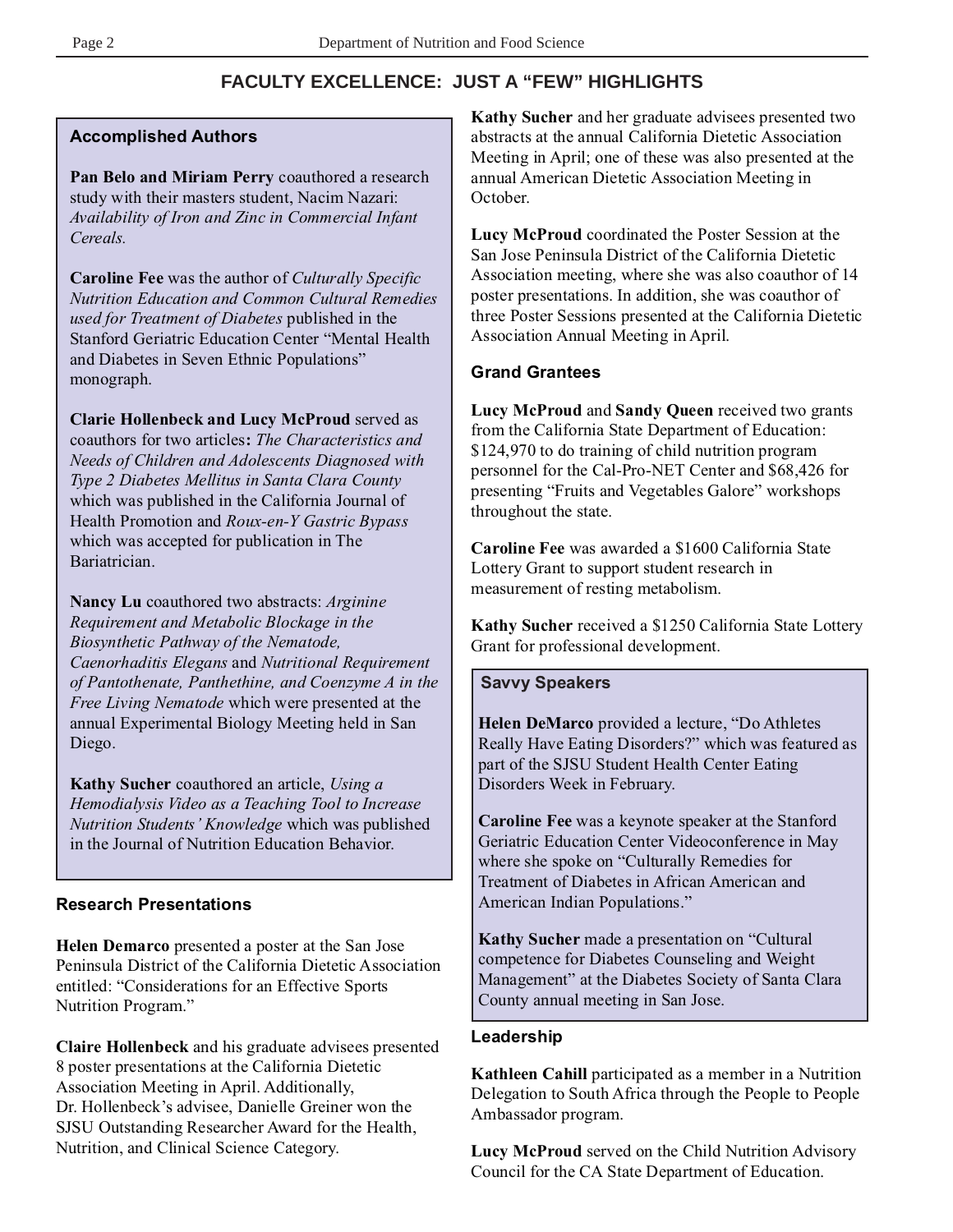# **AN EXPERIECE OF A LIFETIME IN WEST AFRICA**

by Heather Schwartz

With the inspiration and help of my mentor (and NuFS alumna) Cade Fields-Gardner, MS, RD, along with guidance from my Nu/FS thesis advisor Professor Claire Hollenbeck, I was able to develop my research proposal titled "Infant Feeding Practices and Beliefs Among Women in Podor, Senegal." The purpose of my research was to identify and describe the complex nature of infant feeding among women living in northern Senegal, West Africa.

The financial support from the Molly and Gene Rauen Research Award, Circle of Friends Elveda Smith Scholarship, and CASA Small Research Grant, enabled me to travel to Senegal for 15 days in mid-April, 2005. There, I collected research data for my thesis.



Heather Schwartz and her research team

In collaboration with Counterpart International (CPI), a non governmental organization that operates health clinics in developing countries, I trained four local Senegalese to conduct one-on-one interviews.

Using CPI's 4X4 trucks and drivers, our research team was able to reach 15 socio-demographically diverse villages in a week's time. In total, we collected some 60 hours of interview data from 45 women.

 I'm currently in the process of analyzing the data and writing up a report for CPI's Maternal and Child Health Care Clinics. CPI plans to use the findings of my research to implement infant feeding education interventions in northern Senegal.

This experience has been life-changing and has allowed me to spread my wings into my new found



Heather Schwartz takes time out to enjoy the friendship of the local villagers.

passion-international dietetics. I would like to personally thank Dr. Hollenbeck, Cade Fields-Gardner, Molly and Gene Rauen, Elveda Smith, Circle of Friends, and CASA, along with NuFS students and faculty for their inordinate amount of support. A big THANK YOU to everyone!

Cade Fields-Gardner (MS 1987) has been concentrating on international work integrating

nutrition-related care in HIV/AIDS over the last five years. Much of her work is now in the southeastern regions of the African continent where she is involved in clinical, public health, food technology, business development, and agricultural projects. Her



most recent addition is a dietetics and small gardens systems project to support the nutritional well-being of people receiving antiretroviral (anti-HIV) medications in Kenya. Her project is one of only three food/ nutrition-related projects to be supported by funds from the President, a Initiative for AIDS Relief (sometimes known as PEPFAR).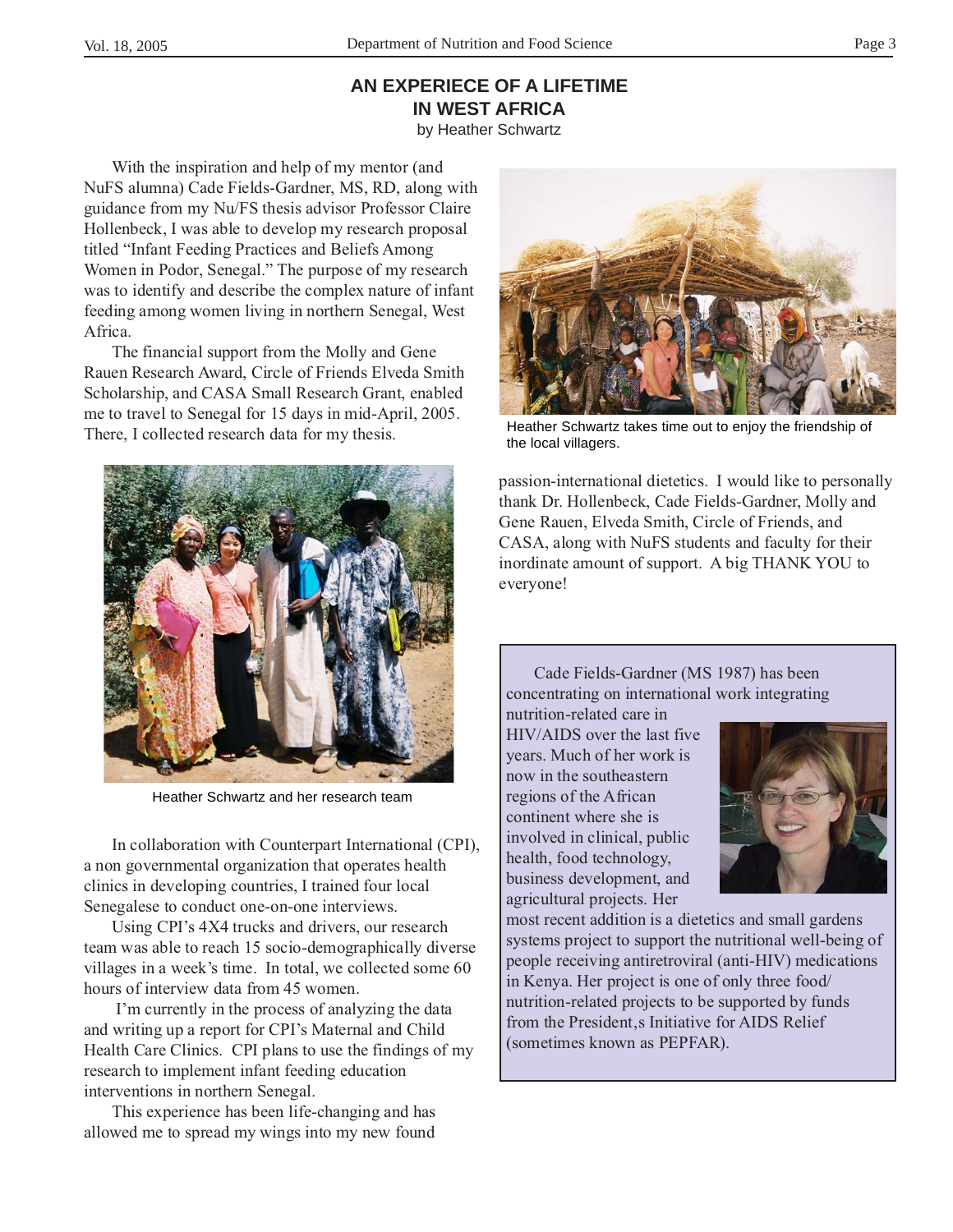#### **ALUMNI SIGHTINGS**



This year's "Harvest" is bountiful:

**Stephanie Brooks MS'96** surprised everyone when her ray of sunshine Sophie arrived over a month early on Thanksgiving Day. Needless to say, the holiday bird never made the oven! **Uma**

**Sivanath MS'05** welcomed her new "sprout" Varsha on May 20, six days before her graduation convocation. Rounding things out, **Ashleigh Coffeng MS'96** (Nu/FS part time faculty member) produced her new "bud" Austen Michael Coffeng on June 30. Our best wishes to all our new "seedlings."

**Toby McPherson MS'02** sends news of laying down new "roots." On September 25 she married Christopher (Chris) Morris, while **James Burke MS'02** tied the knot in May with his longtime friend Jenn. **Molly Rauen MA'78** enjoyed the "bloom" of a lifetime with her husband Gene, as they celebrated their 50th Wedding Anniversary in July. Over 90 guests joined in to mark this wonderful occasion.

News from our international garden: **Susan Sherer BS' 04** wasted no time after passing her RD exam in May. The following day she transplanted herself to Africa for two years as a Peace Corps Volunteer.

Back on US soil, **Jean Frankenberg Mulreany BA'76** sends news from Minden, NV where she and her husband Patrick founded and operate the Carson Valley Inn. Jean was also the founder of the department's "Dietetics Club" started in 1975, which now has evolved into the Nu/FS Student Club. As the club celebrates its 30th anniversary, the department is forever grateful to Jean for her vision and energy. "Sowing seeds" in Oregon **Gretchen Vannice MS'99** has been sighted. She enjoys working from her home office for *Nordic Naturals, Inc*. which is headquartered in Watsonville, CA.

Our California soil is rich with news: From the publication hilltop, **Joi Gleason Augustin MS'92** has been recognized for

her excellent research. She coauthored an article, *Comparison of the Atkins, Ornish, Weight Watchers, and Zone Diets for Weight Loss and Heart Disease Reduction: A Randomized Trial*, which was published in the Journal of the American Medical Association. **Marlene Tutt BS'86** has been spotted in San Diego where she is a dietitian for the San Diego County Sheriff's Department. She works with adults and juveniles and is involved in the central production center where 43,000 meals are prepared daily.

In our own backyard, **Karen Weinman Trolan BS' 81** writes about her transition, after retiring from the business world. She has returned to her nutrition "roots" and is passionate about "making a difference in people's lives" by teaching exercise and good nutrition.

**Jacob Chernack BS'03** has been sighted working for Sequoia Hospital in Redwood City as a clinical dietitian. Also, from Redwood City we have news from **Caroline Spinali MS' 03.** After passing her RD exam last August, grass has not grown under her feet. She is busier than ever being a full time Mom for her son Adrian, contracting part time with San Mateo/Foster City School District, starting a home based business as a scrap booking demonstrator, and continuing as news editor for SJPD-CDA.

Rounding out our alumni news**: Pat Schaff MS'84** continues her passion for the dietetics profession. She gave an extraordinary presentation on "Code of Ethics for the Profession of Dietetics" at last September's SJPD-CDA meeting which also included a SJSU Poster Session featuring research and projects from over 35 Nu/FS graduate and internship students.

We have come to a close for the sightings this year. However, whether near or far, please send us your news. We would love to hear from you.

#### "Helen DeMarco" continued from page 1

became increasingly interested in nutrition. After careful consideration, Ms. DeMarco decided to enroll at SJSU as a graduate student in Nutritional Sciences.

It was at SJSU that Ms. DeMarco came alive and excelled above and beyond anyone's expectations. She spoke at national meetings on sports nutrition, had her project on glycemic index with elite cyclists published in Sports Exercise in Medicine and Science, won the California State University research competition, won the ADA New Researcher Award, won the GOLD (Graduate of the Last Decade) award, and was elected and served on the council of the South West Chapter of the American College of Sports Medicine.

Immediately after graduation, Ms. DeMarco was hired at SJSU to teach sports nutrition and at Stanford University to work as a part-time sports nutritionist. Within a few years, a full-time position as a sports nutritionist for UC, Berkeley became available, and Ms.

DeMarco was asked to fill these shoes. For three years she designed policies and procedures for nutrition counseling, made educational materials for athletes and coaches, provided technical advice to staff, trainers, and doctors, and served as an integral member of the eating disorder team. Ms. DeMarco described her experience at Cal Berkeley as, "living my dream." Although she was doing what she loved, within a few years she began to miss academics. She returned to SJSU to teach part-time and served in a full-time capacity last year..

What does the future have in store for this spunky sports nutritionist? Ms. DeMarco would like to continue teaching at SJSU, but is also open to a full-time teaching position at a community college or directing another sports nutrition program with elite athletes. She is excited about what the future has to hold. Judging from her past, there is no doubt that she will be successful in whatever she decides to do. Good luck, Helen!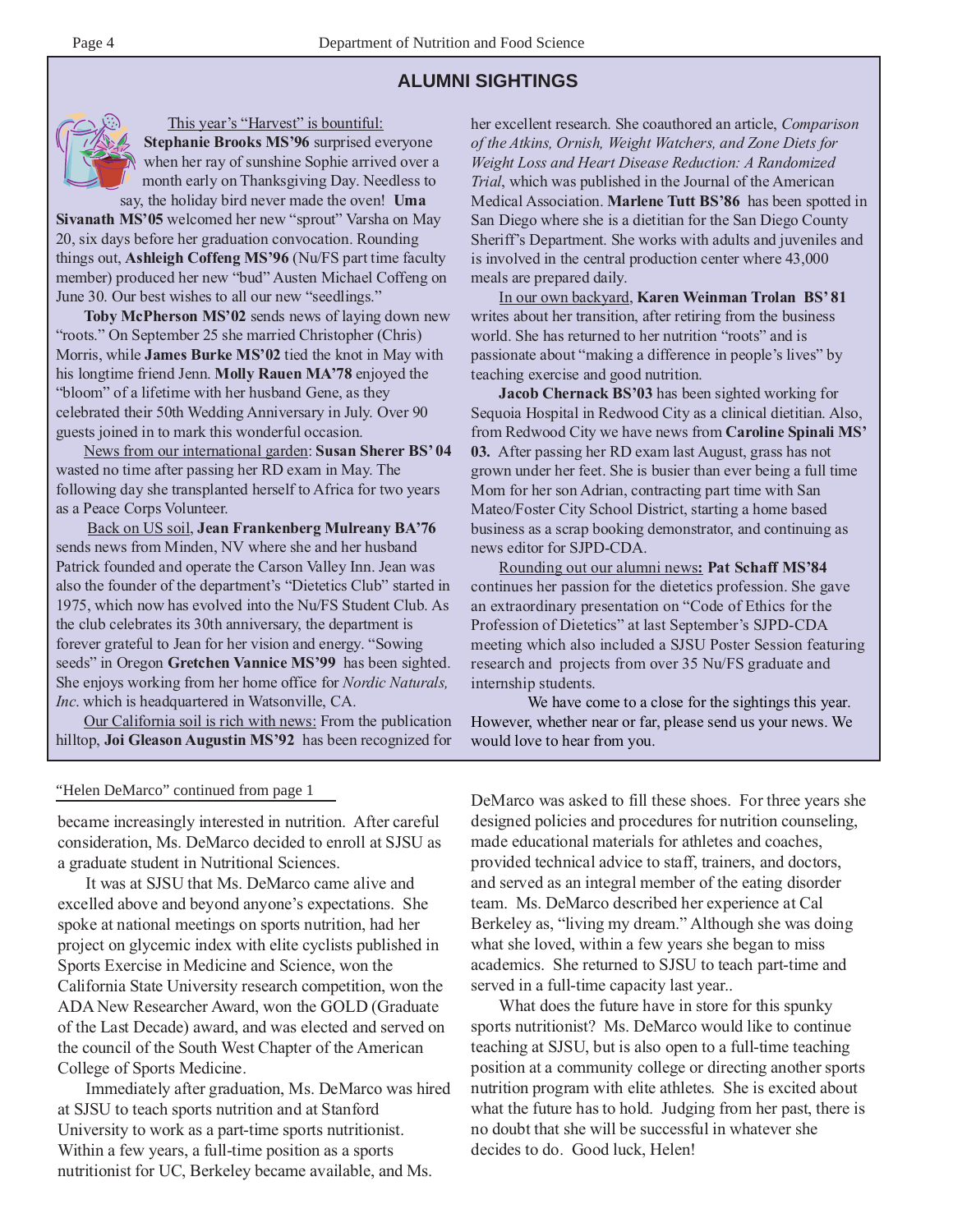# **A NUFS NIGHT TO REMEMBER: SALUTE TO THE STARS**

by Heather Schwartz

On the evening of May 2, 2005, the Dean's Awards Reception for the College of Applied Sciences and Arts (CASA) was held in the Barrett Ballroom. The names of NuFS student award recipients were displayed on gold stars which adorned the walls, along with names of other student awardees from CASA. Seven NuFS students were presented with awards, as well as one NuFS alumna. The awards were presented by the Interim Dean of CASA, Carol Christensen.

The evening began with the presentation of the CASA Dean's Undergraduate Scholarships. Our Nu/FS student **Corinna Zaglmayr** was honored as the recipient of one of these awards.

Both awards for Outstanding Graduate Research were given to our NuFS students. **Danielle Greiner** was awarded for her excellence in her thesis titled, "A Longitudinal Study of College Freshmen Weight Gain: Changes in RMR and Body Composition and the Influences of Diet and Exercise Habits." **Judith Pierre** was recognized for her outstanding thesis, "Assessment of Nutritional knowledge, Obstacles to Compliance with Nutritional Recommendations and Strategies to Overcome Them in African-Americans with Type 2 Diabetes Mellitus." **Danielle Greiner** was also presented with the Outstanding Thesis Award, which is given to only one student from CASA. She will go on to present it in Sacramento at the California State University Thesis Competition this fall. Good luck Danielle-we are cheering for you!

Dean Christensen presented the Small Research Grants Awards, next. Of the three grants presented, NuFS students walked away with two. **Chun Liu**, was given this award for his thesis work titled, "Biotin Requirement and Pyruvate Carboxylase and Acetyl CoA Carboxylase Activities of Nematode C. Elegans." **Heather Schwartz** was the other NuFS student presented this award for her thesis, "Infant Feeding Practices and Beliefs among Women in Podor, Senegal."



Susanne Rough

The NuFS department was represented, yet again, when **Begoña Cirera Perez** received the Committee to Enhance Equity and Diversity (CEED) Distinguished Service Award. This award honors students for their extraordinary contributions to enhancing the equity and diversity on the SJSU campus and in their community.

Wrapping up the seven NuFS student awards was **Susanne Rough**. She was presented with one of the coveted CASA SJSU Alumni Association Scholarships. This award is given to a CASA student who has given her/his time to improving the community, while maintaining a 3.5 or higher GPA.

The evening ended with the CASA Distinguished Alumni Awards. **Holly E. Weber,** MS 1993 was recognized as the Department of Nu/FS honoree. Holly was nominated for this award for her continuous support of the NuFS department, which includes her membership in Circle of Friends and her service to many NuFS students as a preceptor and mentor. Holly-heartfelt thanks for all that you have done for the NuFS department!

## **DISTINGUISHED ALUMNA OF THE YEAR, HOLLY WEBER MS, RD**



Holly's expertise and spirit of caring have enriched the education and development of students in the Department of Nutrition and Food Science. Since her graduation in 1993, Holly has worked as a registered dietitian and Public Health Nutritionist with Santa Clara County Public Health Department. She also serves as Project Coordinator, with Project LEAN,

a statewide nutrition education program. The scope of her work includes developing multicultural community education programs and materials, policy development

and implementation, media relations, coalition development, budget, and contract management. Leadership in dietetics is yet another one of Holly's contributions to the profession. She has served in many leadership positions both at the state and local levels. Holly has also given numerous professional presentations and is a favorite guest speaker for the SJSU Student Nutrition Club. In addition, Holly has served as a preceptor and student project advisor for SJSU nutrition students over the past 15 years. In this role, Holly has provided students with invaluable community nutrition experience. In sum, Holly is an incredible role model, both as an accomplished professional and as an alumna who cares deeply for her department and gives back so much to its students.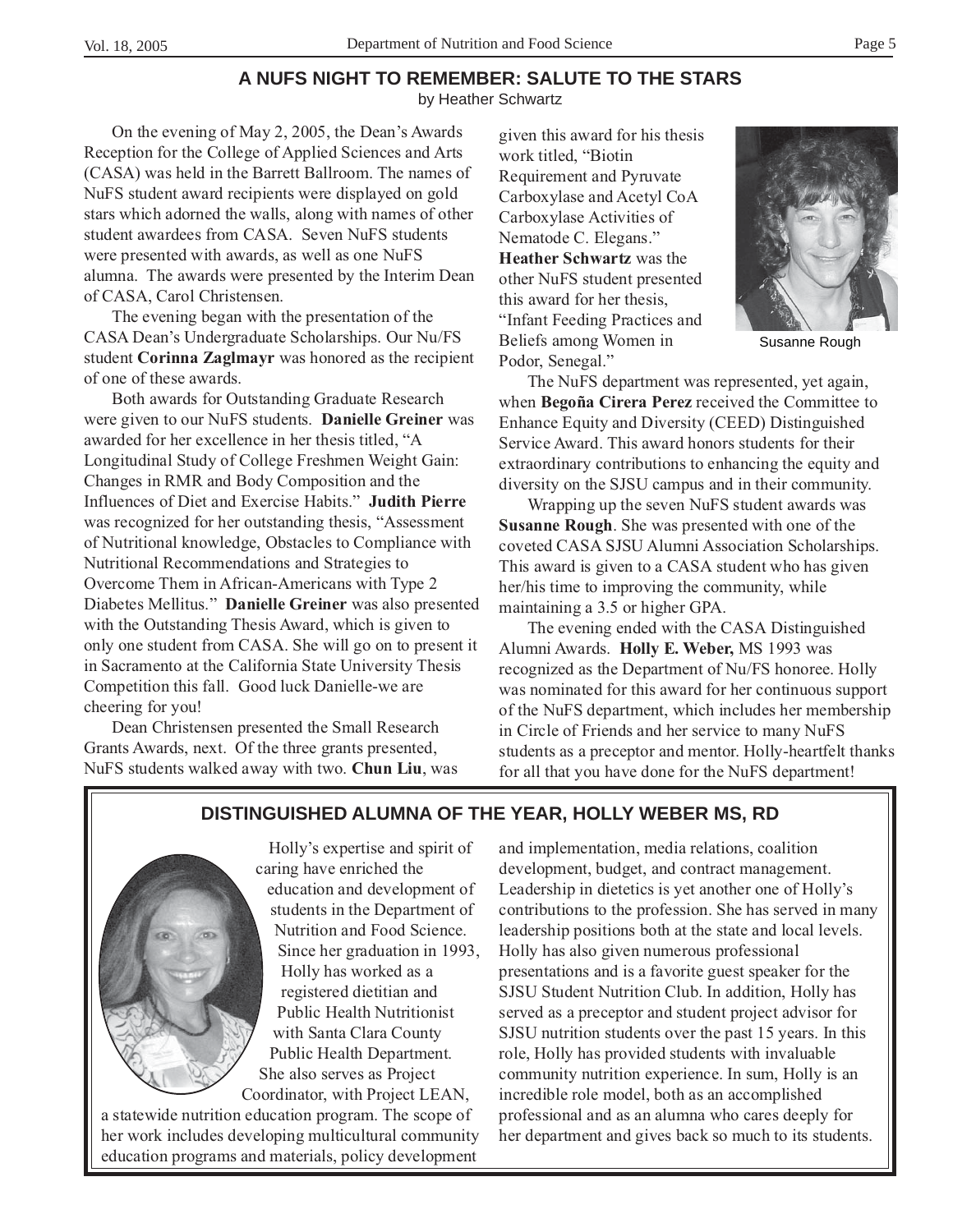|                                | "RESEARCH ACCOMPLISHMENTS"<br><b>NUFS MASTER OF SCIENCE</b><br><b>Fall 2004/Spring 2005/Summer 2005</b><br><b>Thesis and Project Titles</b>                                                                                        |
|--------------------------------|------------------------------------------------------------------------------------------------------------------------------------------------------------------------------------------------------------------------------------|
| Juhi Aggarwal                  | Implementation of the Healthy Insurance Portability & Accountability Act (HIPAA)<br>in Nutrition Service Departments Located in San Francisco Bay Area Hospitals                                                                   |
| <b>Tracy Beeman</b>            | The Effect of a Nutrition and Health Intervention on Changes in Clinical Risk<br>Factors for Chronic Diseases and Nutrition Knowledge                                                                                              |
| Linda Blum                     | Ketogenic Diet: A Literature Review                                                                                                                                                                                                |
| Priya Dua                      | Effectiveness of Use of a Web Page [Intranet] For Catering Orders in a Hospital<br><b>Foodservice Setting</b>                                                                                                                      |
| <b>Danielle Lauren Greiner</b> | A Longitudinal Study of College Freshman Weight Gain: Changes in Resting<br>Metabolic Rate (RMR) and Body Composition and the Influences of Diet and<br><b>Exercise Habits</b>                                                     |
| <b>Riva Huang</b>              | Microbial Study of Thawed Pasteurized Donor Milk Stored at a Refrigerated<br>Temperature Under a Simulated Hospital Setting                                                                                                        |
| Vishakha Khanna                | Evaluation of the Effectiveness of Community Based Nutrition Education Versus<br>Individual Nutrition Counseling Among Older Adults                                                                                                |
| <b>Sandy Liu</b>               | Recommendation of Chinese Herbs in Chinese Infant Feeding Practices in the San<br>Francisco Bay Area                                                                                                                               |
| Roli Mehrotra                  | Teachers' Perception of the Effectiveness of a Tip Sheet for Improving the<br>Classroom Snacking Behavior of Elementary School Children                                                                                            |
| <b>Shirley Mirzaian</b>        | The Effect of Ethnicity on Selection of Portion Size in a College-Aged Population                                                                                                                                                  |
| <b>Heather Moradian</b>        | Nutrition Education for Special Olympic Athletes                                                                                                                                                                                   |
| <b>Puneet Nahal</b>            | Developing DASH Menus for Meals On Wheels                                                                                                                                                                                          |
| Nacim Nazari                   | Availability of Iron and Zinc in Commercial Infant Cereals                                                                                                                                                                         |
| <b>Margaret Pagaduan</b>       | The Prevalence of Metabolic Syndrome Among Adult Filipinos in the San Francisco<br>Bay Area                                                                                                                                        |
| <b>Jennifer Parker</b>         | Evaluation of the Effectiveness of an Intervention Program Used to Encourage Less<br>Screen Time and More Physical Activity Among Children Currently Enrolled in the<br>Women, Infants, and Children (WIC) Program in San Jose, CA |
| <b>Heather Schwartz</b>        | Infant Feeding Practices and Beliefs Among Women in Podor, Senegal                                                                                                                                                                 |
| <b>Bhumika Shah</b>            | Comparison of Ideal Body Weight (IBW) Equations and Published Height-Weight<br>Tables for Healthy Adults                                                                                                                           |
| <b>Uma Sivanath</b>            | Effect of Home Based Processing Methods on the Phytate Content of Desi Chickpeas                                                                                                                                                   |
| <b>Jade Strobel</b>            | Assessment of Vietnamese in Santa Clara County About the Knowledge of Causes<br>and Treatments of Type 2 Diabetes                                                                                                                  |

-1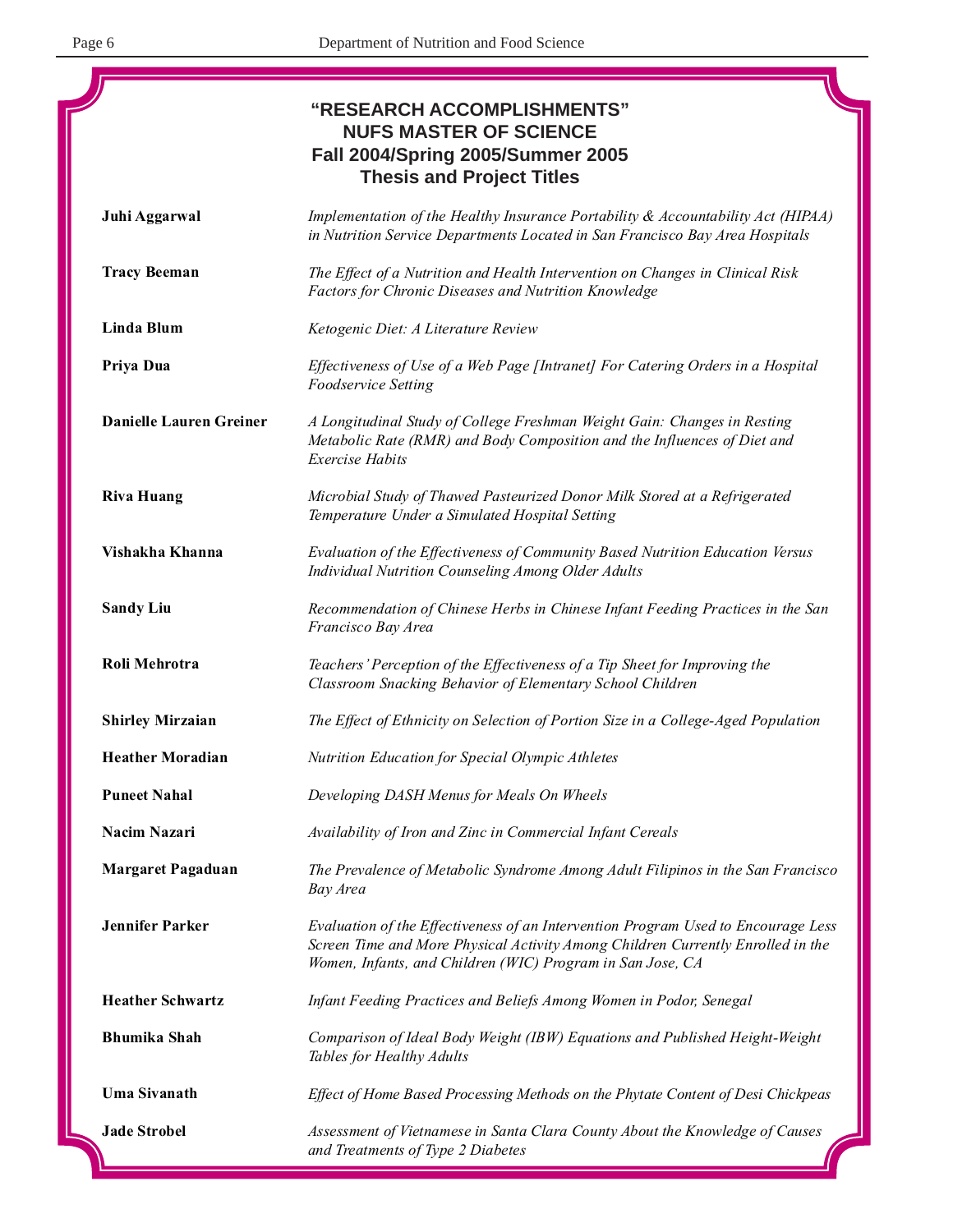**STUDENTS SPARKLE WITH SUCCESS**





**San Jose State University Outstanding Researcher Award for Health, Nutrition, and Clinical Science Category**

Danielle Greiner

#### **Molly and Gene Rauen Research Awards**

| Kati Fosselius          | \$500 |
|-------------------------|-------|
| Ashmeet Kaur            | \$500 |
| Suzanne Rough           | \$500 |
| <b>Heather Schwartz</b> | \$500 |

#### **San Jose State University Alumni Association Scholarship**

Suzanne Rough \$1250

#### **College of Applied Sciences and Arts Outstanding Award for Graduate Research**

Danielle Griener Judith Pierre

#### **College of Applied Sciences and Arts Outstanding Thesis Award**

Danielle Griener

#### **College of Applied Sciences and Arts Small Research Grants**

| Chun Liu         | \$500 |
|------------------|-------|
| Heather Schwartz | \$500 |

#### **College of Applied Sciences and Arts Dean's Undergraduate Scholarship**

Corinna Zaglmayr \$500

#### **Committee to Enhance Equity and Diversity (CEED) Distinguished Service Award**

Begona Cirera Perez



**Circle of Friends Scholarship Awards:**

**Jean Downes Scholarship** Kati Fosselius \$1000

**Evelda Smith Scholarship** Heather Schwartz \$1000

**Fern Wendt Memorial Scholarship** Asmeet Kaur \$1000

**Rose Tseng Scholarship** Begona Cirera Perez \$1000

**Josephine & Frank Morris Award** Heather Schwartz \$175

#### **Department of Nutrition and Food Science Outstanding Student Awards:**

**Baccalaureate Candidate** Nutrition/Dietetics: Alice Waterbury

**Masters Candidate** Danielle Greiner



Danielle Greiner presents her award winning research project with her advisor Professor Claire Hollenbeck.

#### **Department Service Awards**

Andrew P. D'Agostino Puneet Nahal Isabel Andrade Sally Buckley Cherie Cheng

Francisco Guerrero Brynn Gislason Roli Mehrotra Cynthia Busenhart Margaret Pagaduan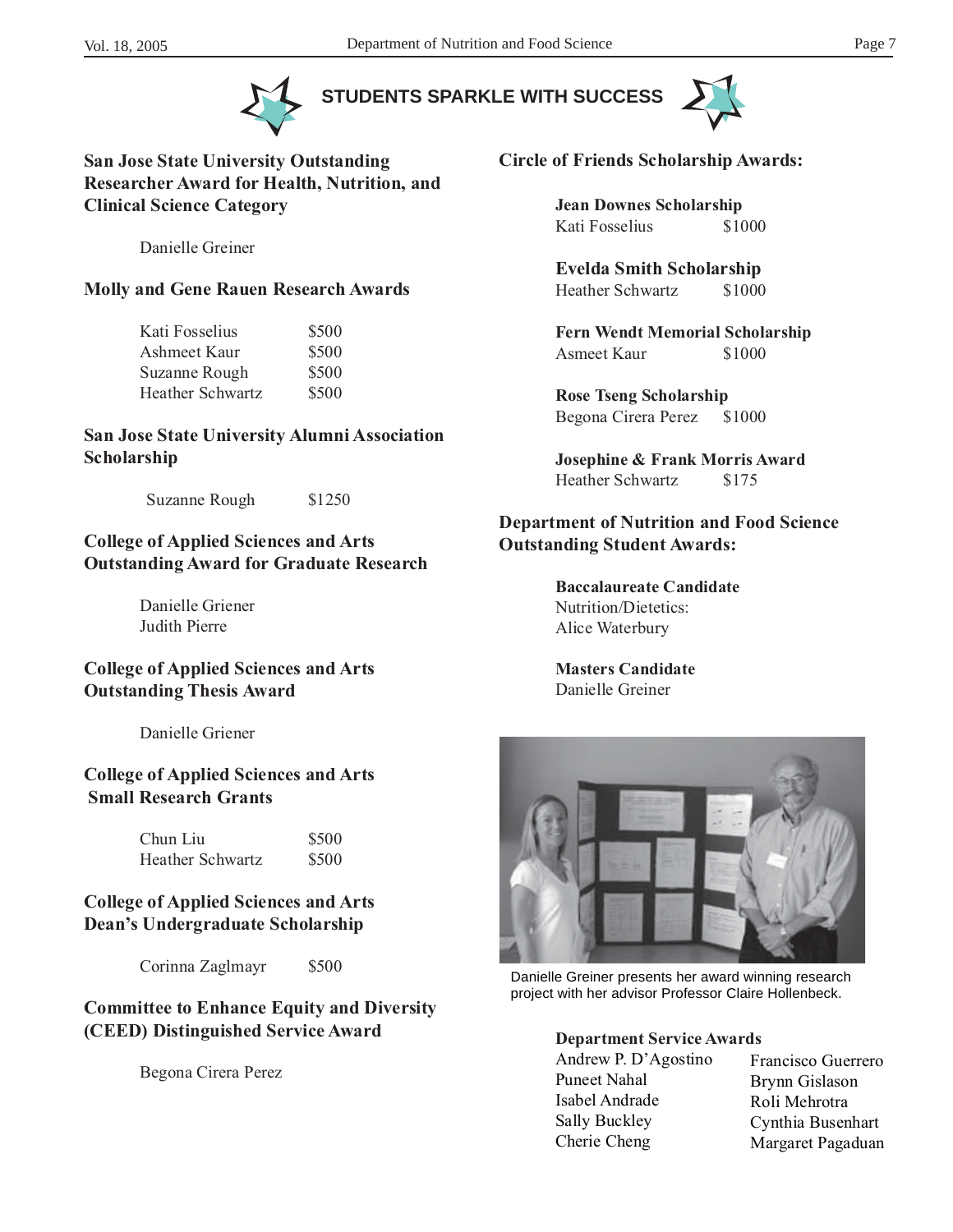# **DEPARTMENT OF NUTRITION AND FOOD SCIENCE Bachelor of Science Fall 2004/Spring 2005/ August 2005**



#### **Dietetics**

Beltran, Melissa Buckley, Sally F. Busenhart, Cynthia Cheng, Cherie D'Agostino, Andrew P. Gislason, Brynn Guerrero, Francisco Ladd, Vanessa L. Mirelez, Sara Waterbury, Alice

**Food Management** Montejano, Brian

**Food Science** Andrade, Isabel Viscomi, Antonette

## **Packaging**

Bi, Phuong Daneshfar, Mahsa

#### **DIETETIC INTERNSHIPS 2004-2005**

#### **External Dietetic Internships**

Lauren Adams, RUSH Presbyterian Hospital, Chicago Heather Schwartz, University of California San Francisco

#### **Internal Internships**

Tracy Beeman, Livermore Valley Unified School District/Kaiser Hayward Nachal Bhangal, Washington Hospital, Fremont Lorraine Chaterjee, Stanford Medical Center Hsin-Yi (Cydney) Chu, Seton Medical Center Andy D'Agostino, Sutter Maternity & Surgical Center/Watsonville Community Hospital Priya Dua, Alum Rock School District/San Jose Regional Medical Center Rachel Gekas, VA Medical Center (SF)/San Lorenzo USC Danielle Greiner, Watsonville Community Hospital Riva Huang, Choices for Children/Kaiser Medical Center Santa Clara Vishakha Khanna, Santa Clara Valley Medical Center Katherine Lee, San Jose Regional Medical Center, Alum Rock School District Sandy Liu, Peninsula Hospital, Burlingame Roli Mehrotra, Santa Clara Valley Medical Center Shirley Mirzaian, Alum Rock School District/ Kaiser Santa Teresa Hospital Heather Moridian, VA Medical Center San Francisco/ Meals on Wheels San Francisco Margaret Pagaduan, Seton Medical Center Jennifer Parker, St. Louise Regional Hospital Tracy Sayama, Sequoia Hospital, Meals on Wheels, Menlo Park Jade Stobel, VA Medical Center, Palo Alto Monika Suri, Mariner Post Acute Network Arianel Torres, Alum Rock School District/San Jose Regional Medical Center Kristi Vuica, Santa Clara Valley Medical Center/Valley Care Medical Center Andrea Whitson, Berryessa School District/Valley Care Medical Center Alice Waterbury, HM Composite



Heather Schwartz ponders her next adventure at University of California, San Francisco Hospital as their dietetic intern.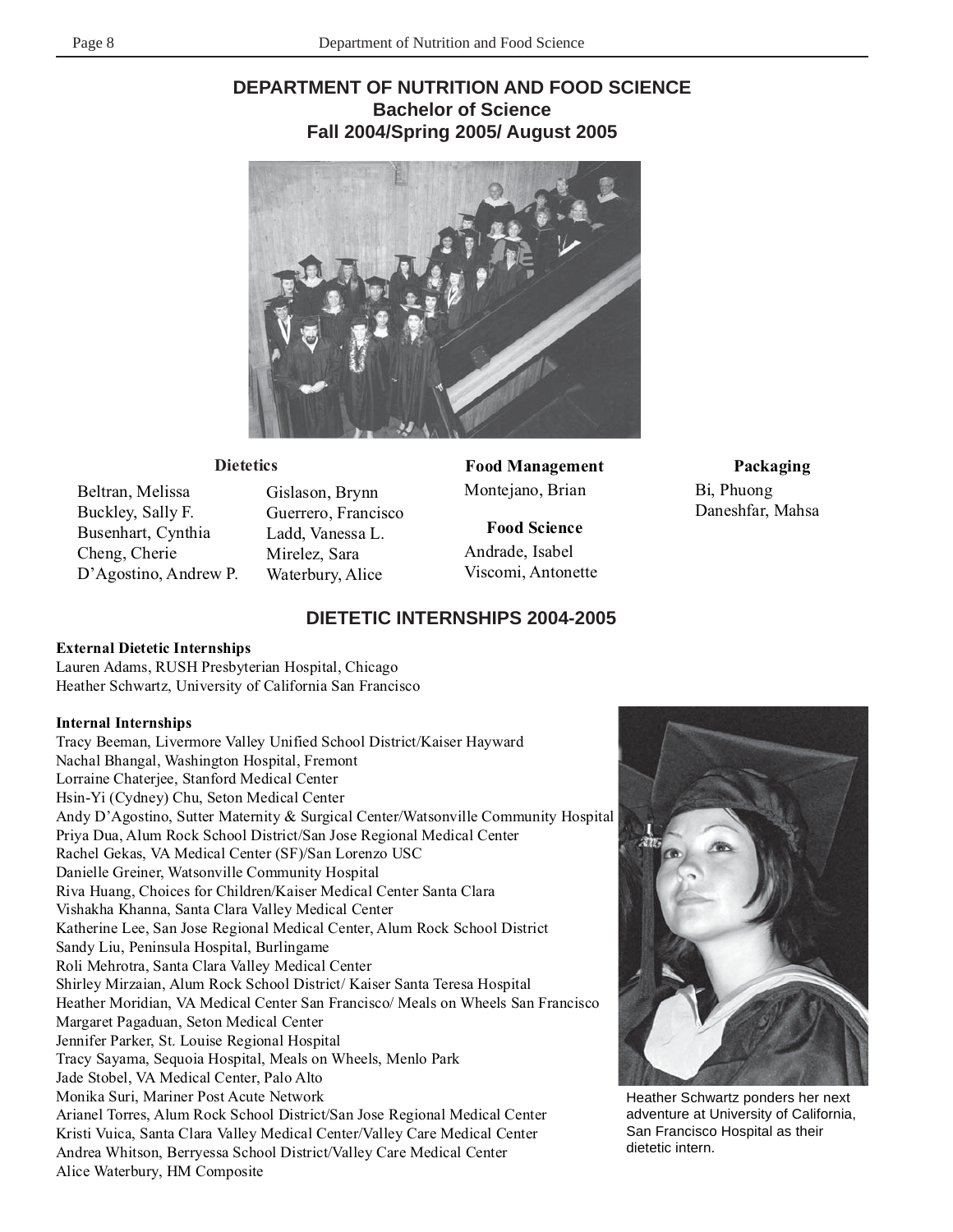# **NUFS STUDENT CLUB HIGHLIGHTS**

# **The following Guest Speakers shared their time, experience, and expertise with club members:**

- Karina Perez (NUFS graduate student) enlightened students about the Women's, Infants', and Children's (WIC) Supplemental Nutrition Program.
- Joel Greiner and Danielle Greiner (NUFS graduate student) delivered a knockout presentation on Sports Nutrition.
- Toni Bloom, MS, RD shared secrets of her success as a RD who has a successful private nutrition consulting practice.
- Holly Weber, MS, RD regaled students with the joys of being a Public Health Nutritionist with the Santa Clara County Public Health Department, and her work with Project LEAN, a statewide nutrition education program.



Karina Perez



Helen De Marco clutches her award basket after hearing the Club voted her Outstanding Full Time Faculty member for 2005.

### **Club Members shared their time and energy to help others:**

- The Club sponsored a Second Harvest Food Bank Holiday Canned Food Drive in December.
- A National March Nutrition Month Health Fair was held on campus in the Student Union. Students from the Nutrition Education Action Team (NEAT) and the Club provided nutrition education to the entire campus community.



Ashwini Wagel grins from ear to ear upon announcement of her selection by the Club as outstanding Part Time Faculty member for 2005.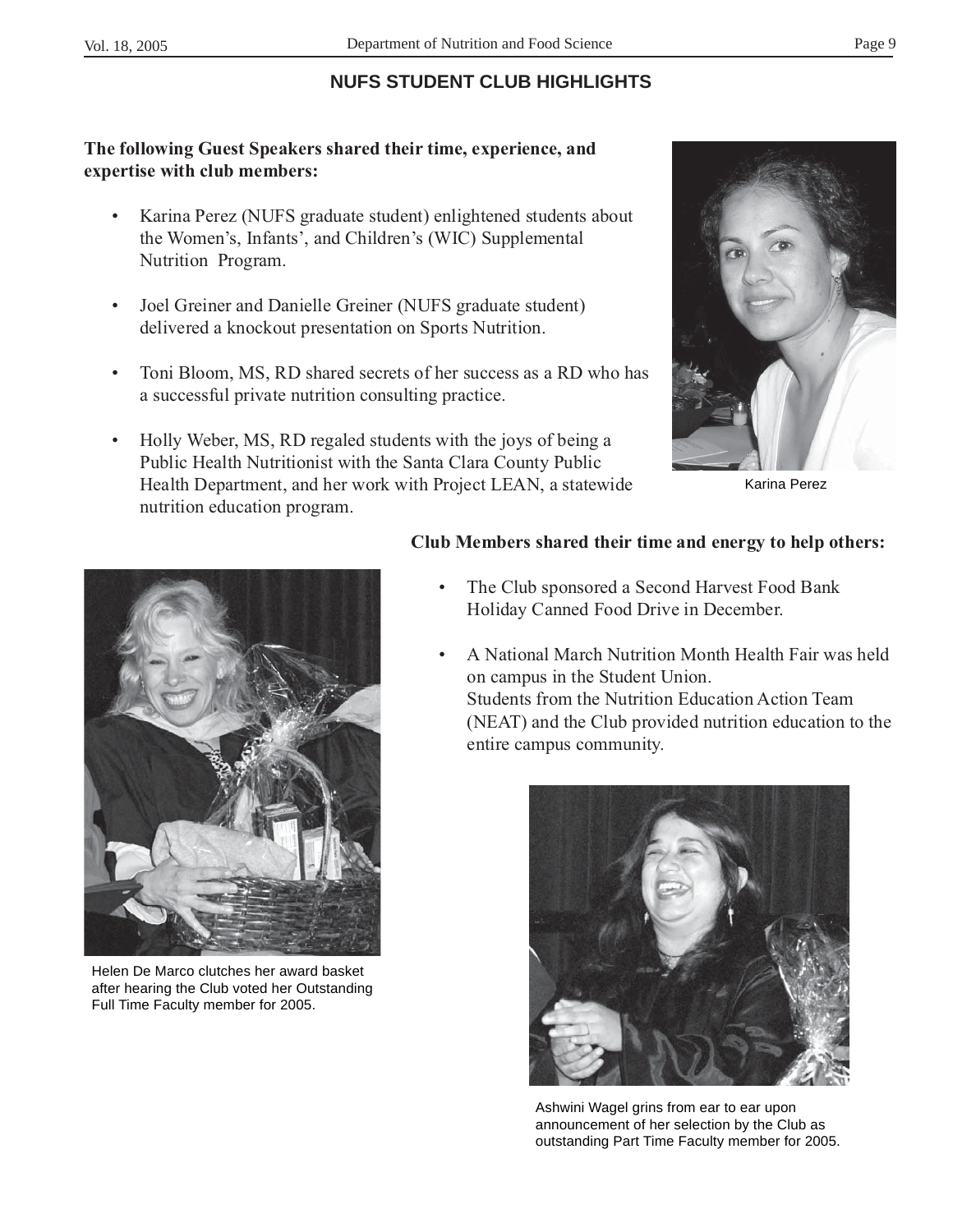

Interim Dean Carol Christensen welcomes the graduates, their families, and friends.





Chair Lucy Mcproud expresses her admiration for graduates' accomplishments.



Professor Kathryn Sucher congratulates Brynn Gislason upon receiving her diploma.



Time for "taking wings." Puneet Nahal embodies the spirit of the Class of 2005.



Outstanding Graduate Student awardee Danielle Greiner receives a hearty handshake from Professor Pan Belo.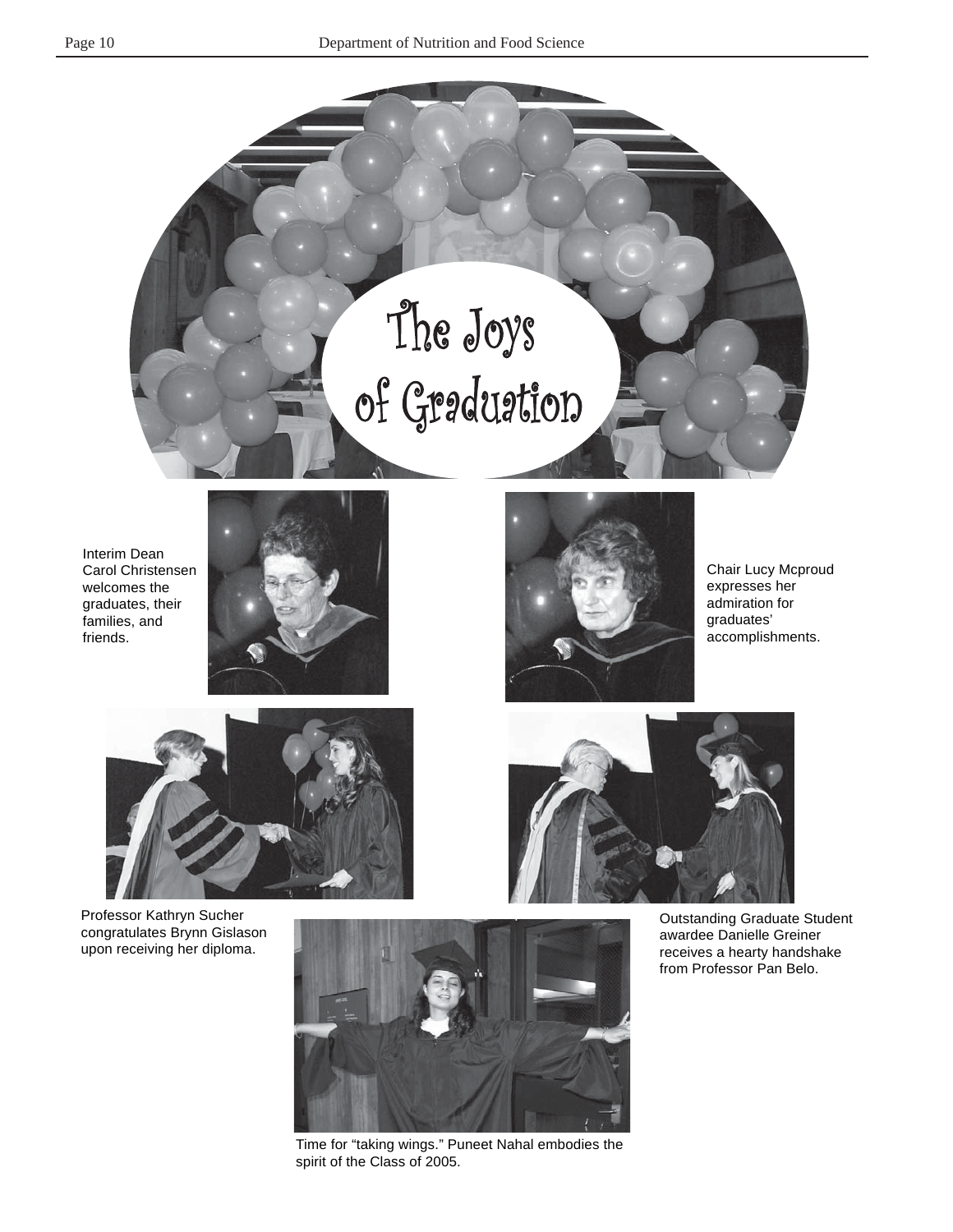#### **CIRCLE OF FRIENDS ROLLS ON TO NEW TERRAIN**

Just as a circle has no end, the Circle of Friends rolls on to new terrain. Getting "SMART" is about to be added to our list of accomplishments.

"SMART" refers to using the latest technology to integrate audio-visual components into the classroom. These "SMART" classrooms are renovated and equipped with ceiling mounted computer, video, and DVD projectors, plus a wall mounted wide screen. All are activated with a push of a button.

What a step forward! Currently, outdated and unreliable audio-visual equipment must be moved around on awkward carts. In addition, projected images and small screens are difficult for students to view.

However, "SMART" does not come cheap. The estimate for converting the department's three major classrooms is \$70,000. With incredible generosity, one of our founding Circle of Friends members Phyllis Simpkins has stepped forward and pledged \$60,000. To reach our \$70,000 goal, we need to raise an additional \$10,000.

Your gift can help make all the difference. Together, in addition to providing scholarships and support to students, the Circle of Friends will reach a new level in our mission: to preserve the department's dedication and commitment to excellence.

**Please send in your so appreciated and needed gift**

**today** and join us in getting "SMART. (An application is provided on the back of this newsletter).

### **HEARTFELT THANKS TO THE 2004/2005 CIRCLE OF FRIENDS MEMBERS FOR THEIR GENEROSITY AND CARING**

Sandra A. Akrawi Lois Atkinson Joey Au Joey Au Darcy Becker Laurie Becker Carol Beebe Dean Biersch Nancy Black Robert Bogdanoff Carol M. Bogert Walter M. Bortz Stephanie Brooks Mary Ann Bullock James Burke Sherry Butler Kathryn Cefaloni Don Christopher Ann Coulston Sheryl Curtis Andrew D'Agostino Narsai M. David Margaret A. Davis Louella De Mers Helen DeMarco Antonella Dewell

Alanna Bennam Dittoe Danielle Dowens Norma Jean Downes Julie Dutcher John W. Farquhar Hamid R. Farzi Caroline H. Fee Cade Fields-Gardner Alan Finkelstein Mary Lee Foley Doris C. Fredericks Darrin Freitas Leta Levin Frye Kathleen Gamez Rita Garcia Christopher Gardner Gina Giambra Barbara H. J. Gordon Dan Gordon Mildred Haas Jacquelyn Rogers Hackbart Jane K. Harmer David and Elsie Heiman Nancy Hikoyeda Christine Grimm Hinrichs Jennifer Hoesel

Haiyan Huang Nancy Jacobson Becky (Harris) Jasperse Carolyn Jung Jeanne D. Kennedy Pamela Goyan Kittler Anne Kolker Nancy Kowalski Maria Kwok Lee Ann Langan Kathleen L. Leger Joseph and Lela Llorens Thomas Low Nancy C. Lu Eileen MacKusick Victoria Major Susan P. McCloud Patricia McDonald Janet McDonald Patricia McDonald Toby McPherson Lucy McProud Anne K. Milliken Joanne Mitani Pantea Molavi Marcia Moore

Judi Morrill Russell & Jean Morris Jean E. Frankenberg Mulreany Rubi Myrick Michelle R. Neyman Dale F. Olds Molly S. Olive Eva Prudhomme Orton Loan T. Pham Melinda D. Poliarco Peyvand Pourhosseini Sandy Queen Mary (Molly) C. Rauen Harold Redsun Karen P. Ross Kimberly Roth Andrea Sabatino Sanchez LaPaula Sakai Patricia Schaaf Judith Morrison Schallberger Heather Schwartz Suzi Sherer Donna Simonds-Rose Phyllis Forward Simpkins Deepa Singamsetti Elveda Smith

Caroline Spinali Betty Wattles Starr Dalia Stempa David L. Stone Sharon Meuth Studdert Kathryn Sucher Mary Ann Sullivan Alice Morris Swanson Jean Crandall Theisen Ellen Benson Thompson Karen Weinman Trolan Rose Tseng Marlene D. Tutt Sarah Viaggi Janice Wai Alice Waterbury Holly E. Weber Philip R. Wente Kimberly Whelan Marianne M. Wilcox Shelly Wingert Margaret Woch Carol Whiteley Wolf Diana Wright Martin Yan Helen Ziraldo

 $\lambda$ 

 $\lambda$